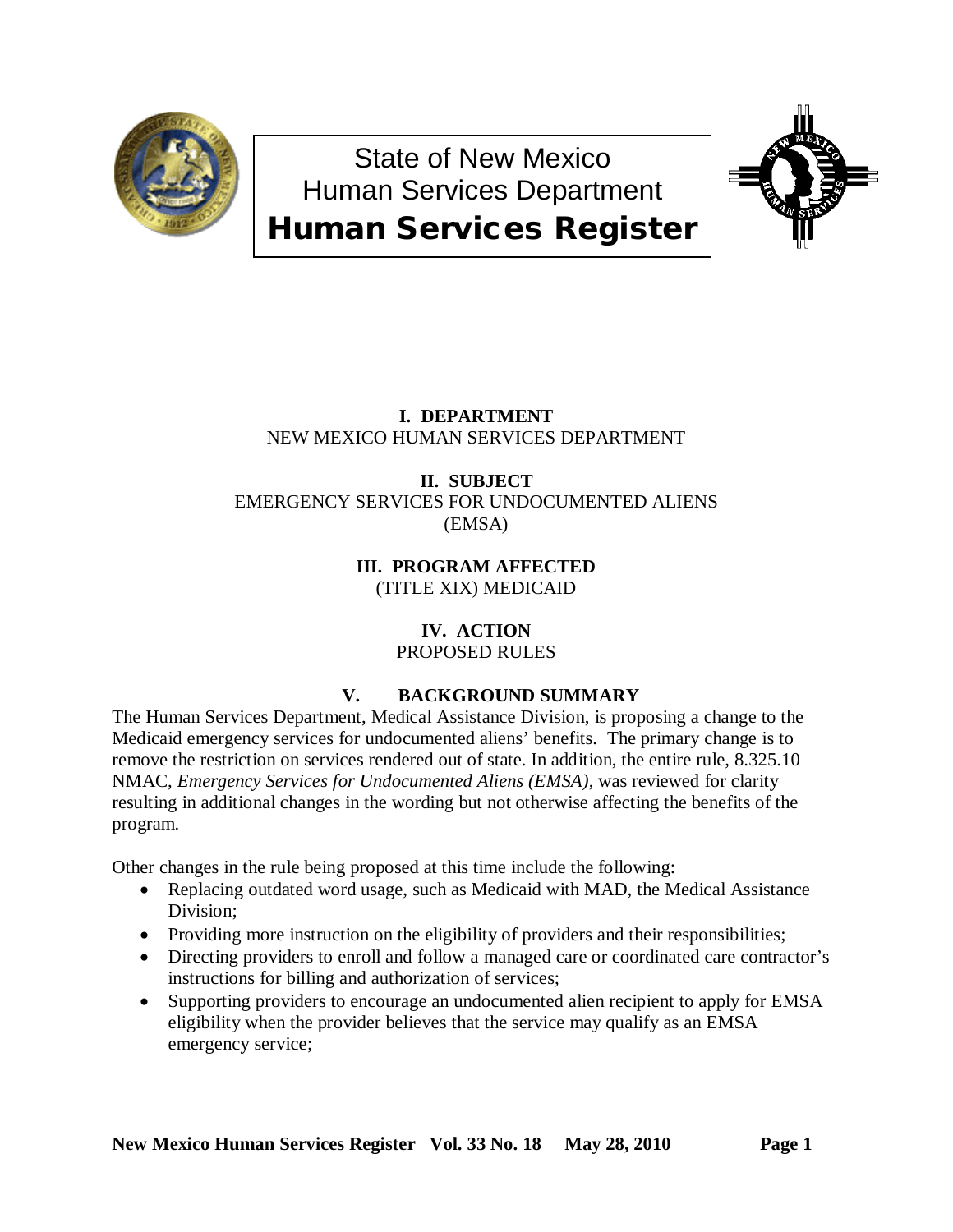- Directing providers to inform an undocumented alien recipient if the provider is unwilling to receive medicaid payment for the service when the service meets the EMSA emergency criteria for coverage;
- Removing language that may have limited an undocumented alien recipient from receiving EMSA medically necessary services while out of state;
- Adding language that an undocumented alien may complete an application to their local income support division prior to the delivery of their newborn in anticipation that the service will be covered under the EMSA program; and
- Adding clarifying language on when an undocumented alien recipient may request a reconsideration of denied coverage of the service;

## **VI. RULES**

These proposed rule changes refer to 8.310.5 NMAC of the Medical Assistance Program Policy Manual. This register is available on the Medical Assistance Division web site at [www.hsd.state.nm.us/mad/registers/2010](http://www.hsd.state.nm.us/mad/registers/2010) . The proposed rule changes are attached to the register. If you do not have Internet access, a copy of the rules may be requested by contacting the Medical Assistance Division at 505-827-3156.

# **VII. EFFECTIVE DATE**

The Department proposes to implement these rules effective September 15, 2010.

## **VIII. PUBLIC HEARING**

A public hearing to receive testimony on these proposed rules will be held at 9:00 a.m. on Thursday, July 29, 2010, in the South Park conference room, 2055 S. Pacheco St., Ste.500-590, Santa Fe, NM.

If you are a person with a disability and you require this information in an alternative format or require a special accommodation to participate in the public hearing, please contact the Division toll free at 1-888-997-2583 and ask for extension 7-3156. In Santa Fe call 827-3156. The Department's TDD system may be accessed toll-free at 1-800-659-8331 or in Santa Fe by calling 827-3184. The Department requests at least ten (10) days advance notice to provide requested alternative formats and special accommodations.

Copies of all comments will be made available by the Medical Assistance Division upon request by providing copies directly to a requestor or by making them available on the MAD website or at a location within the county of the requestor.

## **IX. ADDRESS**

Interested persons may address written or recorded comments to:

Kathryn Falls, Secretary Human Services Department P.O. Box 2348 Santa Fe, New Mexico 87504-2348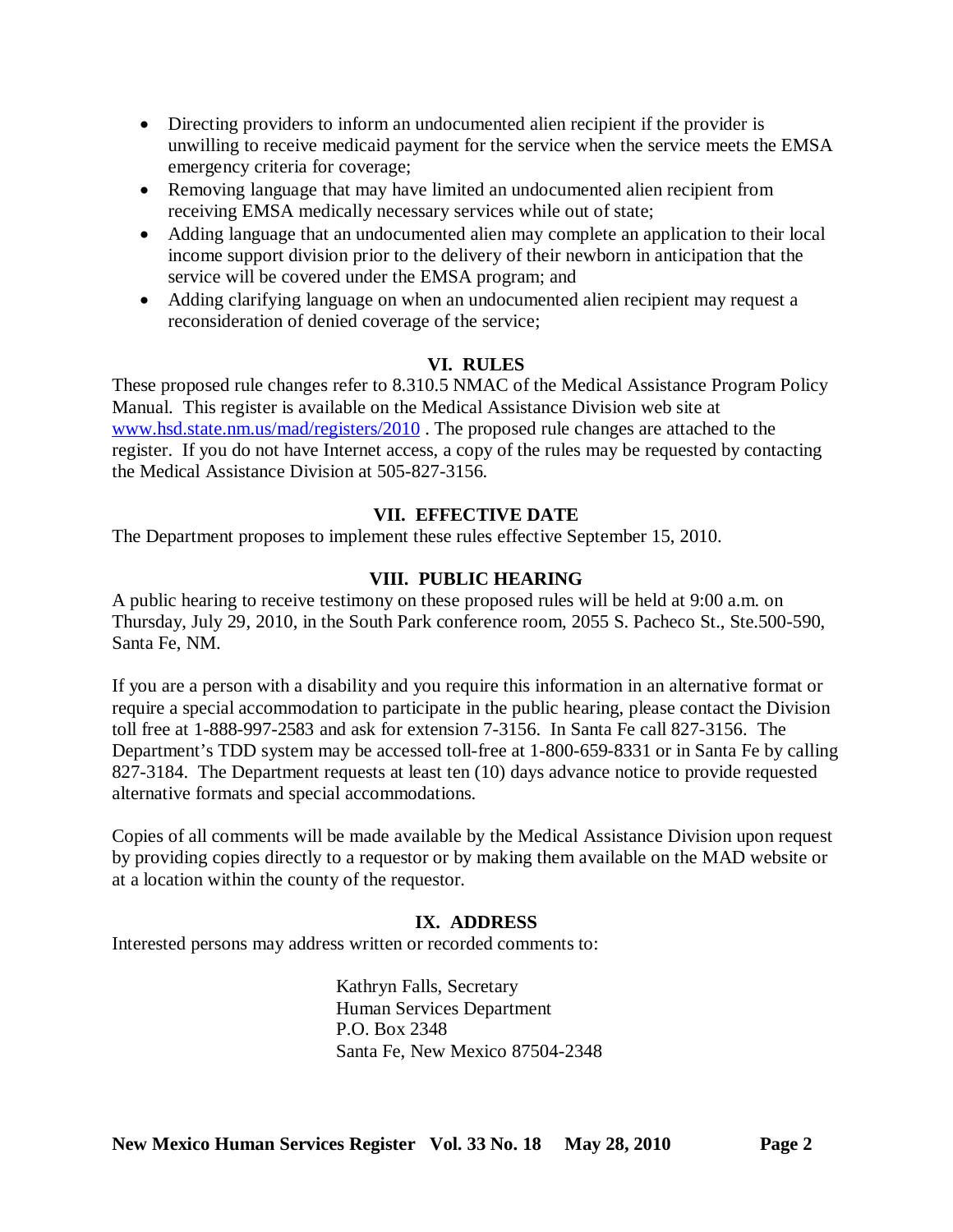These comments must be received no later than 5:00 p.m. on July 29, 2010. Written and recorded comments will be given the same consideration as oral comments made at the public hearing. Interested persons may also address comments via electronic mail to: [Magdalena.Romero@state.nm.us.](mailto:Magdalena.Romero@state.nm.us)

# **X. PUBLICATIONS**

Publication of these rules approved by:

KATHRYN FALLS, SECRETARY HUMAN SERVICES DEPARTMENT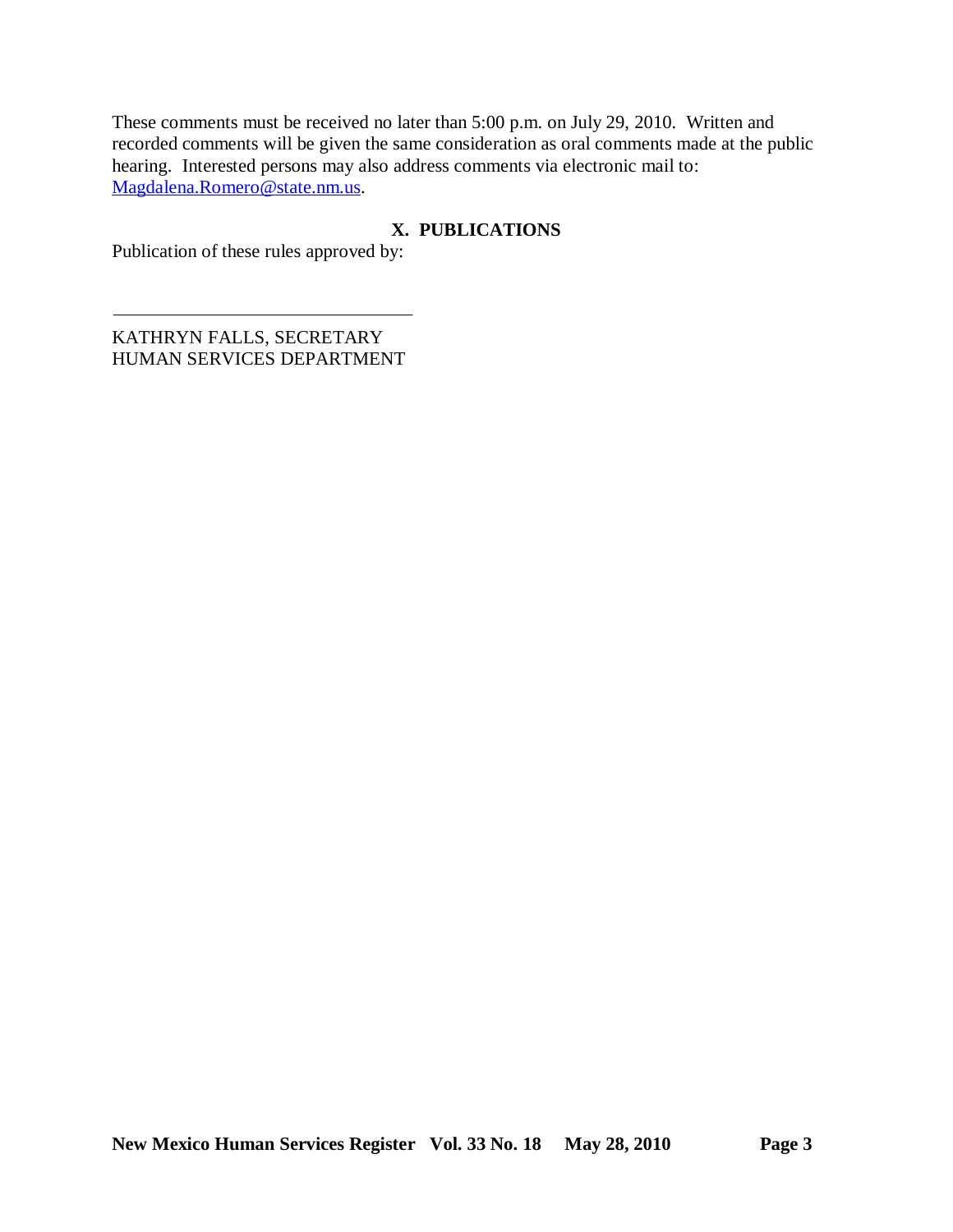### **MAD-MR: SPECIALTY SERVICES EFF:proposed EMERGENCY SERVICES FOR UNDOCUMENTED ALIENS**

### **TITLE 8 SOCIAL SERVICES CHAPTER 325 SPECIALTY SERVICES PART 10 EMERGENCY SERVICES FOR UNDOCUMENTED ALIENS**

**8.325.10.3 STATUTORY AUTHORITY:** [The New Mexico medicaid program is administered pursuant to regulations promulgated by the federal department of health and human services under Title XIX of the Social Security Act, as amended and by the state human services department pursuant to state statute. See Section 27-2-12et seq. NMSA, 1978 (Repl. Pamp. 1991.] The New Mexico medicaid program and other health care programs are [2/1/95; 8.325.10.3 NMAC - Rn, 8 NMAC 4.MAD.000.3, 12/1/03; A, 10/15/08; A, 9/15/10] administered pursuant to regulations promulgated by the federal department of health and human services under the Social Security Act as amended or by state statute. See NMSA 1978, Section 27-2-12 et seq.

**8.325.10.8 MISSION STATEMENT:** [The mission of the New Mexico medical assistance division (MAD) is to maximize the health status of eligible recipients by furnishing payment for quality health services at levels comparable to private health plans.] To reduce the impact of poverty on people living in New Mexico and to assure [2/1/95; 8.325.10.8 NMAC - Rn, 8 NMAC 4.MAD.002, 12/1/03; A, 10/15/08; A, 9/15/10] low income and disabled individuals in New Mexico equal participation in the life of their communities.

**8.325.10.10 ELIGIBLE PROVIDERS:** [Upon approval of a New Mexico MAD provider participation agreement by MAD or its designee, licensed practitioners of facilities that meet applicable requirements are eligible to be reimbursed for furnishing covered services to eligible recipients. A provider must be enrolled before submitting a claim for payment to the MAD claims processing contractors. MAD makes available on the HSD/MAD website, on other program-specific websites, or in hard copy format, information necessary to participate in health care programs administered by HSD or its authorized agents, including program rules, billing instructions, utilization review instructions, and other pertinent materials. When enrolled, providers receive instruction on how to access these documents. It is the provider's responsibility to access these instructions or ask for paper copies to be provided, to understand the information provided and to comply with the requirements. The provider must contact HSD or its authorized agents to request hard copies of any program policy manuals, billing and utilization review instructions and other pertinent material, and to obtain answers to questions found in the material or not covered by the material. To be eligible for reimbursement, a provider must adhere to the provisions of the MAD provider participation agreement and all applicable statutes, regulations, and executive orders.] <u>Health</u> care to eligible recipients is furnished by a variety of providers and provider groups. The reimbursement and billing for these services is administered by MAD. Upon approval of a New Mexico MAD provider participation agreement by MAD or its designee, licensed practitioners, facilities and other providers of services that meet applicable requirements are eligible to be reimbursed for furnishing covered services to eligible recipients. A provider must be enrolled before submitting a claim for payment to the MAD claims processing contractors. MAD makes available on the HSD/MAD website, on other program-specific websites, or in hard copy format, information necessary to participate in health care programs administered by HSD or its authorized agents, including program rules, billing instructions, utilization review instructions, and other pertinent materials. When enrolled, a provider receives instruction on how to access these documents. It is the provider's responsibility to access these instructions, to understand the information provided and to comply with the requirements. The provider must contact HSD or its authorized agents obtain answers to questions related to the material or not covered by the material. To be eligible for reimbursement, a provider must adhere to the provisions of the MAD provider participation agreement and all applicable statutes, regulations, and executive orders. MAD or its selected claims processing contractor issues payments to a provider using electronic funds transfer (EFT) only.

[2/1/95; 8.325.10.10 NMAC - Rn, 8 NMAC 4.MAD.769.1, 12/1/03; A, 10/15/08; A, 9/15/10]

**8.325.10.11 PROVIDER RESPONSIBILITIES:** [A provider who furnishes services to medicaid and other health care eligible recipients must comply with all federal and state laws, regulations, and executive orders relevant to the provision of medical services as specified in the MAD provider participation agreement. A provider must adhere to the MAD program rules and instructions as specified in this manual and its appendices, and program directions and billing instructions, as updated. A provider is also responsible for following coding manual guidelines and CMS correct coding initiatives, including not improperly unbundling or up-coding services. See 8.302.1 NMAC, *General Provider Policies*.]

A. A provider who furnishes services to a medicaid or other health care program eligible recipient must comply with all federal and state laws, regulations, and executive orders relevant to the provision of services as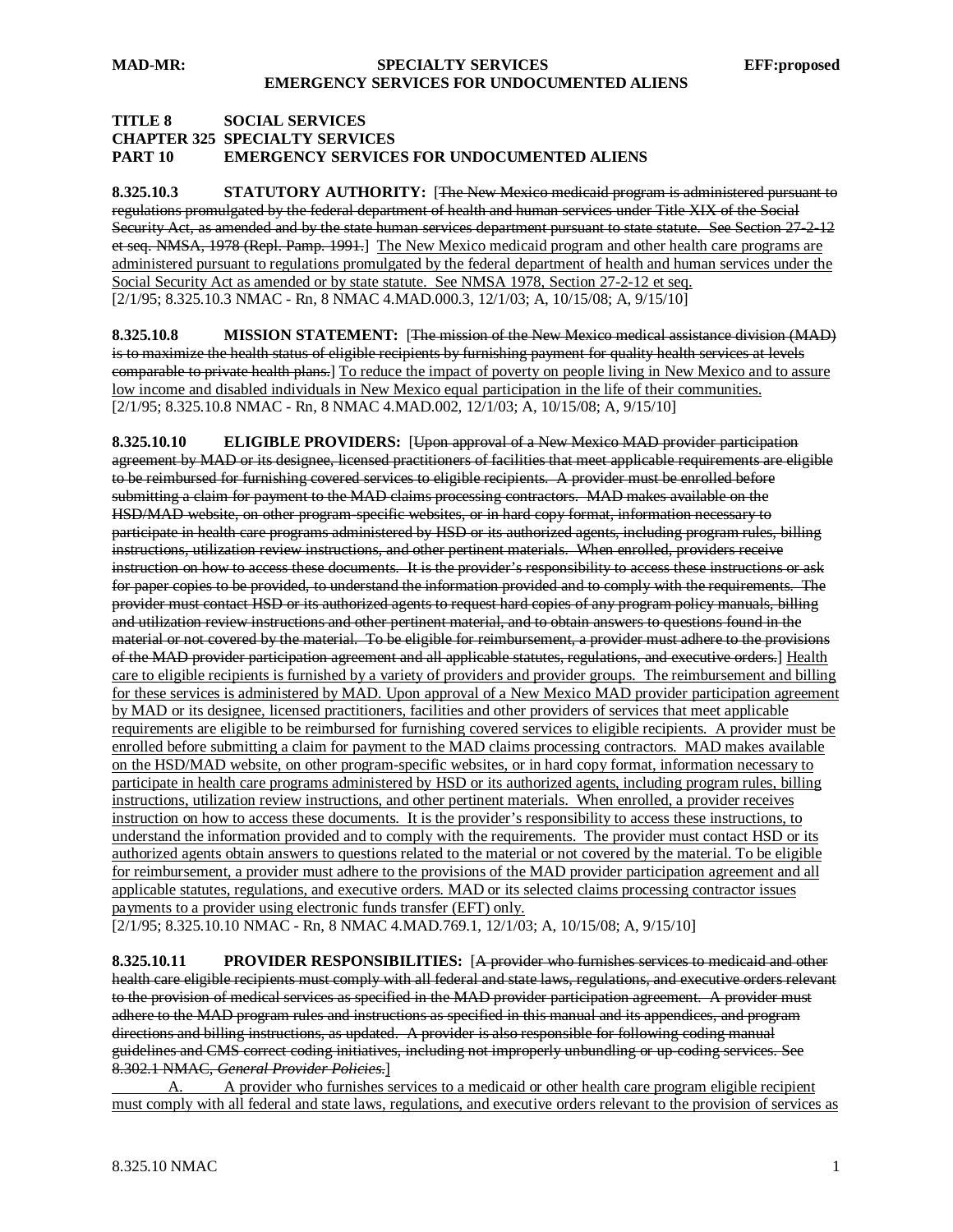### **MAD-MR: SPECIALTY SERVICES EFF:proposed EMERGENCY SERVICES FOR UNDOCUMENTED ALIENS**

specified in the MAD provider participation agreement. A provider also must conform to MAD program rules and instructions as specified in the provider rules manual and its appendices, and program directions and billing instructions, as updated. A provider is also responsible for following coding manual guidelines and CMS correct coding initiatives, including not improperly unbundling or upcoding services. When services are billed to and paid by a coordinated services contractor authorized by HSD, the provider must follow that contractor's instructions for billing and for authorization of services.

[2/1/95; 8.325.10.11 NMAC - Rn, 8 NMAC 4.MAD.769.2 & A, 12/1/03; A, 10/15/08; A, 9/15/10] B. A provider may encourage an individual to apply for EMSA eligibility at a county office when the provider believes the service may qualify as an EMSA emergency service. A provider must inform the recipient if the provider is unwilling to receive medicaid payment for the service when the service meets the EMSA emergency criteria for coverage. A provider must determine if a recipient has other health insurance. A provider must maintain records that are sufficient to fully disclose the extent and nature of the services provided to a recipient.

### **8.325.10.12 ELIGIBLE INDIVIDUALS:**

A. [Individuals who are undocumented, illegal, and non-immigrant aliens and who meet all the eligibility criteria for MAD pregnant women (category 030 or 035), or supplemental security income (SSI), except for citizenship or legal alien status, are eligible to receive emergency services.] An individual, herein known as a recipient, who is an undocumented, illegal, and non-immigrant alien, and who meets all the eligibility criteria for medicaid pregnant woman (category 030 or 035), or supplemental security income (SSI), except for citizenship or legal alien status, is eligible to receive EMSA emergency services.

B. Eligibility determinations are made by local county income support division (ISD) offices after the receipt of emergency services. The individual is responsible for completing an application at the local county ISD office and for providing all necessary documentation to prove that he or she meets the applicable eligibility criteria.

 (1) [Individuals] An individual must apply for coverage at the ISD office no later than the last day of the third month following the month in which the alleged emergency services were received. A recipient may make application to the income support division office prior to a delivery of a newborn in anticipation that the service will be covered by the EMSA program.

 $(2)$ Individuals are] A recipient is responsible for notifying providers of the approval or denial of an application.

 (3) If an application is denied or an application for coverage is not filed by the last day of the third month following the month in which the alleged emergency services were received, the individual is responsible for payment of the provider bill.

 (4) If reimbursement for services is denied by MAD, the individual is responsible for payment and can be billed directly for payment by the provider.

[2/1/95; 8.325.10.12 NMAC - Rn, 8 NMAC 4.MAD.769.3 & A, 12/1/03; A, 10/15/08; A, 9/15/10]

#### **8.325.10.13 COVERAGE CRITERIA:**

A. "Emergency" as defined for EMSA includes labor and delivery including inductions and cesarean sections, as well as any other medical condition, manifesting itself with acute symptoms of sufficient severity such that the absence of immediate emergency medical attention could reasonably be expected to result in one of the following:

- (1) the  $[\text{individual's}]$  recipient's death;
- (2) placement of the [individual's] recipient's health in serious jeopardy;
	- (3) serious impairment of bodily functions; or
	- (4) serious dysfunction of any bodily organ or part.

B. Services are covered only when necessary to treat or evaluate a condition meeting the definition of emergency and are covered only for the duration of that emergency.

C. After delivery, a child can have legally documented or citizenship status because of its birth in the United States and, therefore, is not eligible for emergency services for undocumented aliens. The child may be eligible for another MAD category of eligibility on his or her own.

D. Determination of coverage is made by MAD or its designee. [2/1/95; 8.325.10.13 NMAC - Rn, 8 NMAC 4.MAD.769.4 & A, 12/1/03; A, 10/15/08; A, 9/15/10]

**8.325.10.14 SERVICE LIMITATIONS:** [MAD covers only those emergency medical services furnished in the state of New Mexico.] To meet the categorical eligibility requirements, [recipients who are undocumented aliens] a recipient must be [residents] a resident of the state of New Mexico. Proof of residence must be furnished